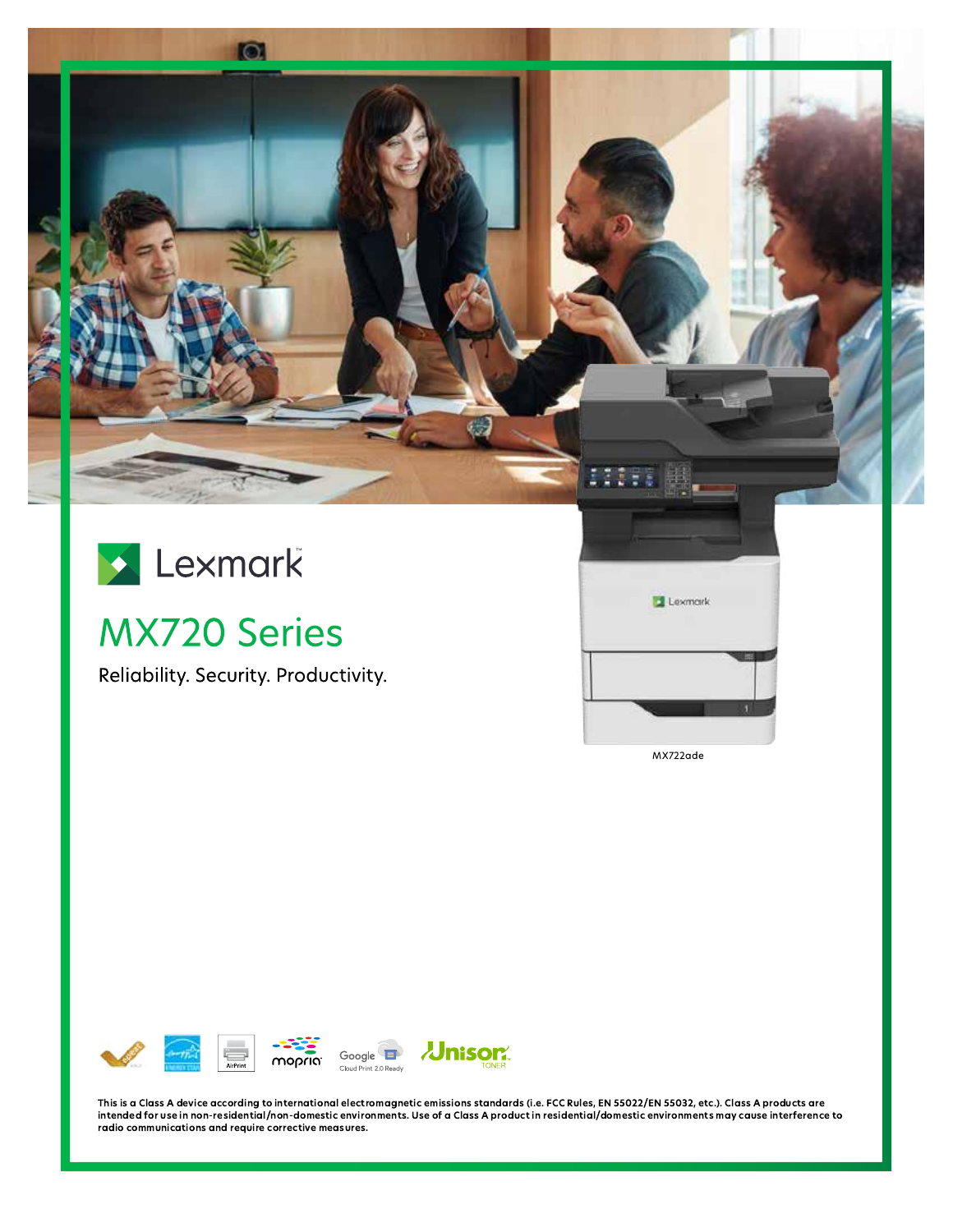## **Lexmark MX720 Series**

Put output at up to 70 ppm\* in more places with the Lexmark MX720 Series, the multifunction products with features and performance to satisfy even large workgroups. Robust paper handling technology is designed to make printing more reliable, while long-life imaging components increase uptime and thoughtful engineering enhances serviceability. Available hard disk models enhance scanning performance and more.



#### **Get more done**

- Powerful 1.2-GHz quad-core processor and up to 6 GB of memory drives printing at up to 70 ppm\* and scanning at up to 150 sides per minute.
- Robust paper handling includes reliable feeding of a wide range of media types and sizes and up to 3300 sheets of input.
- Available hard disk models include standard OCR and enhanced scanning capabilities.
- Connect via Ethernet, USB, or simple mobile printing options.

#### Interact with ease

- Intuitive 7-inch class/17.8-cm color touch screen offers smooth, tablet-like interaction with customizable convenience and productivity apps.
- Front access to the paper path and power button means you'll virtually never have to access the back of the device.
- Innovative serviceability features, starting with singledoor access to parts and supplies, help you resolve problems quickly.

#### **Ready when you are**

- Long-life fuser and imaging components extend uptime.
- Unison™ Toner replacement cartridges deliver up to 55,000 pages\*\* of high-quality printing (see specifications per model).
- Steel frame and durable design stands up to heavy use and harsh environments.

#### **Full-spectrum security**

- > Lexmark's full-spectrum security architecture helps keep your information safe-in the document, on the device and over the network.
- Keypoint Intelligence Buyers Lab honored Lexmark with a prestigious BLI PaceSetter award for Document Imaging Security\*\*\*.



#### **Built for planet earth**

- Energy management features reduce power consumption in active use or sleep mode.
- Standard two-sided printing saves paper. Þ
- Device is rated EPEAT<sup>®</sup> Gold and ENERGY STAR<sup>®</sup> certified. ¥
- Recycle cartridges through the award-winning Lexmark Cartridge Collection Program (LCCP).

Print and copy speeds measured in accordance with ISO/IEC 24734 and ISO/IEC 24735 respectively (ESAT). For more information see: www.lexmark.com/ISOspeeds. \*\*Average standard page yield value declared in accordance with ISO/IEC 19752.<br>\*\*Average standard page yield value declared in accordance with ISO/IEC 19752.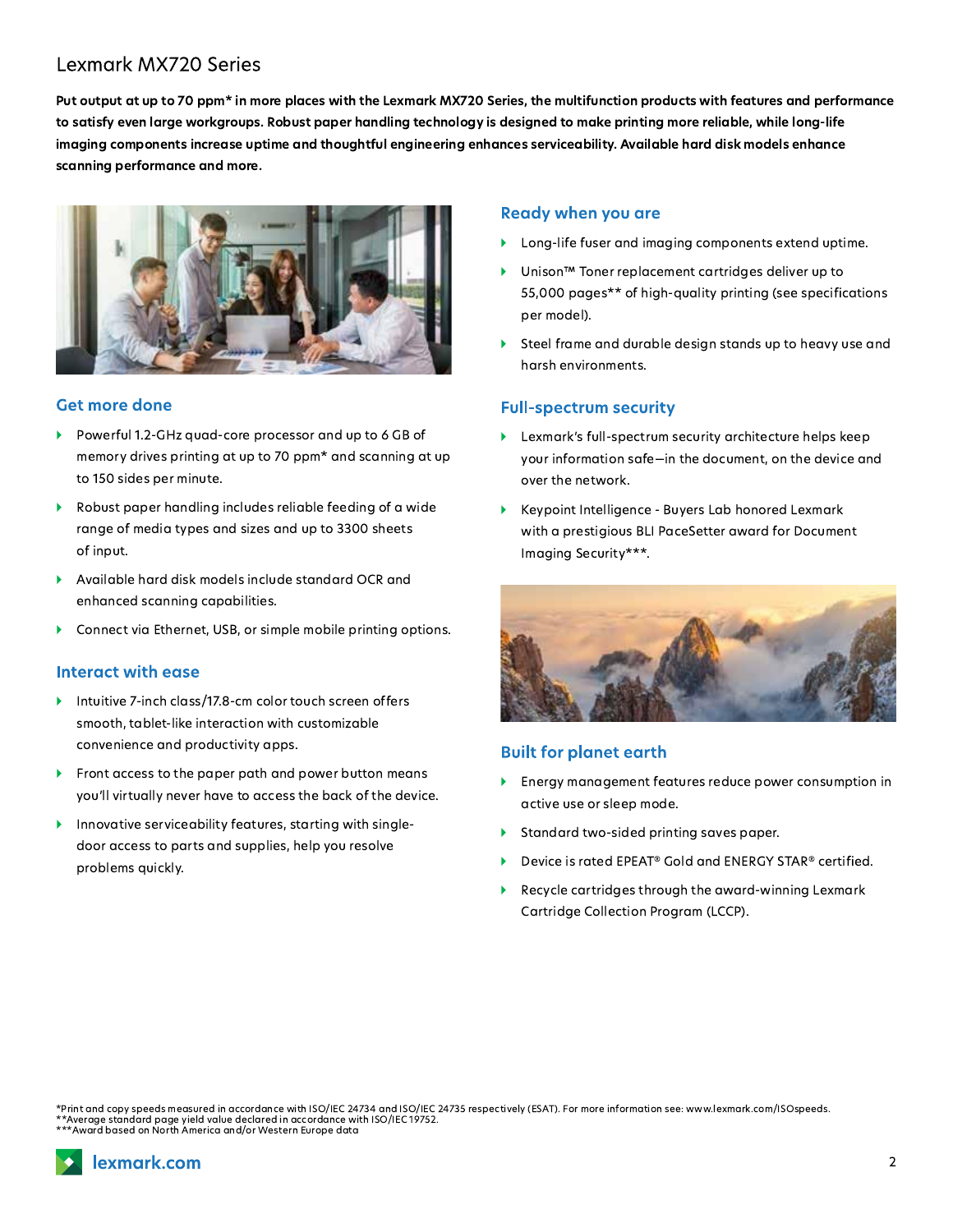### **Lexmark MX720 Series**



- $\mathbf{1}$ (17.8 cm) class e-Task color touch screen 29.1 x 22 x 22.8 inches 739.1 x 558.8 x 578.4 mm
- $\overline{2}$ 100-sheet multipurpose feeder Dimensions included as part of base model
- 3 550-sheet tray Dimensions included as part of base model
- 4 550-sheet tray 4.3 x 16.85 x 20.1 inches 110 x 428 x 510 mm
- 13.8 x 16.85 x 20.1 inches 350 x 428 x 510 mm
- Caster base 6 5 x 20.5 x 27.3 inches 126 x 521 x 693 mm
- $\overline{7}$ 250-sheet tray 3.2 x 16.85 x 20.1 inches 80 x 428 x 510 mm
- 8 550-sheet lockable trav 4.3 x 16.85 x 20.1 inches 110 x 428 x 510 mm
- 3.2 x 16.85 x 20.1 inches 80 x 428 x 510 mm
- 10 Swivel cabinet 10.4 x 18.7 x 23.6 inches 263 x 476 x 600 mm
- $11$ Adjustable printer stand  $23 \times 23.5 \times 23.5$ 584.2 x 596.9 x 596.9
- 12 Spacer to add additional height 4.3 x 16.85 x 20.1 inches 110 x 428 x 510 mm



Note 1: Supports up to 3 optional 550-sheet trays; OR one optional 550-sheet tray and one optional 2100-sheet tray. For maximum paper input capacity, install 1 optional 550-sheet tray and one optional 2100-sheet tray. When a 2100-sheet tray is installed, it must be the bottom tray, and a caster base is required. Note 2: All measurements are shown as height x width x depth. For more information about supported configurations, refer to the Printer, Option and Stand Compatibility Guide at http://www.lexmark.com/publications/furniture\_safety/

© 2018 Lexmark. All rights reserved.

Lexmark, the Lexmark logo and Unison are trademarks of Lexmark International, Inc., registered in the United States and/or other countries. AirPrint® and the AirPrint Logo® are trademarks of Apple, Inc. ENERGY STAR® is a U.S. registered mark. Google Cloud Print™ is a trademark of Google, Inc. MOPRIA®, the Mopria® Logo™ and the Mopria® Alliance logos are trademarks, service marks, and certification marks of Mopria Alliance, Inc. in the United States and other countries. All other trademarks are the property of their respective owners. All other trademarks are the property of their respective owners.

This product includes software developed by the OpenSSL Project for use in the Open SSL Toolkit (http://www.openssl.org/).